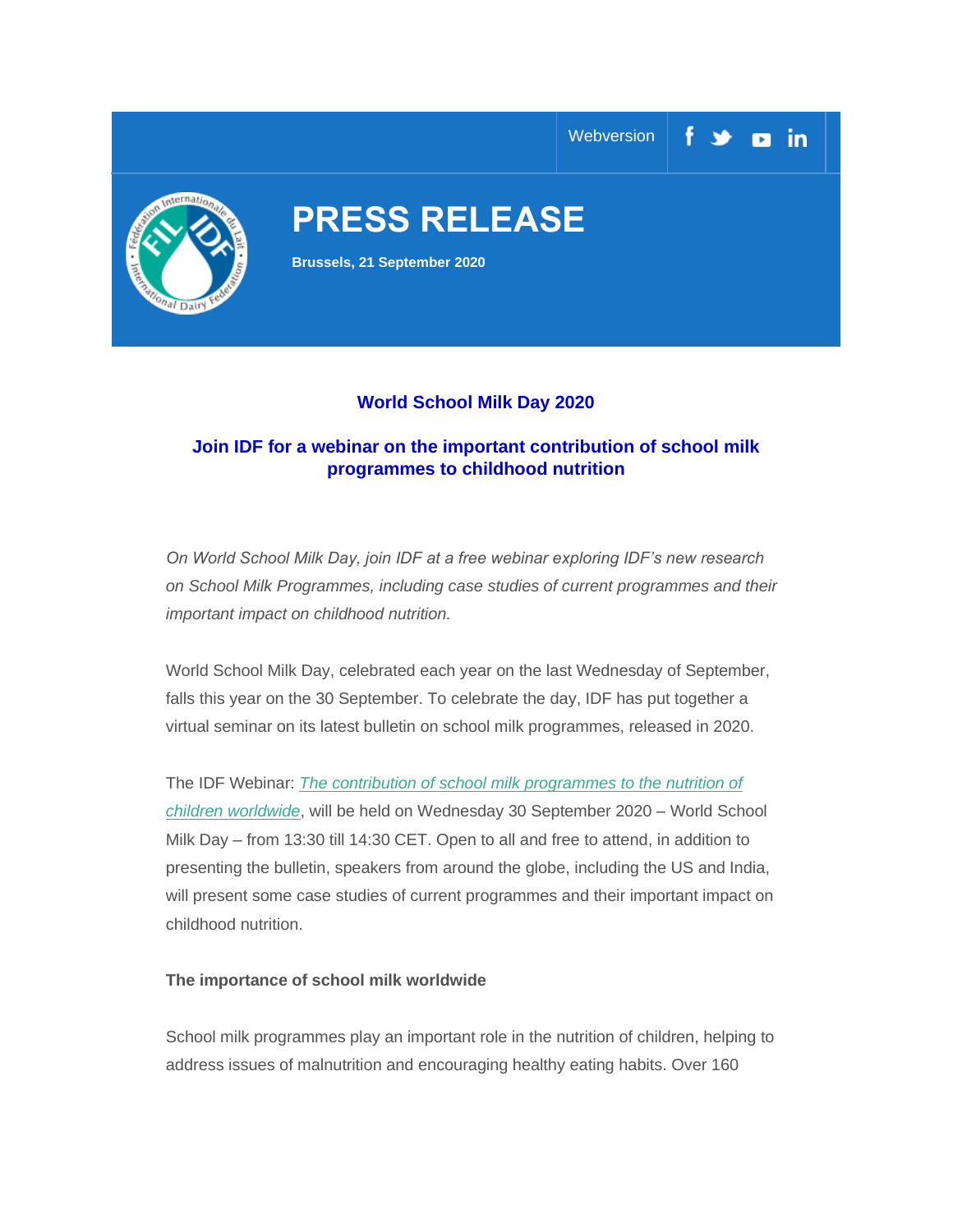million children worldwide currently receive milk at schools, with dairy's well-known natural nutrient-richness providing an abundant supply of high-quality protein, vitamins, and minerals, such as calcium, phosphorus, potassium, iodine, and vitamins B2 and B12.

During the COVID-19 pandemic, nearly 1.5 billion children – more than half of the world's student population –were kept away from school due to pandemic response measures. The webinar will show examples of how, despite this disruption, the dairy sector has gone to great lengths to ensure the most vulnerable populations who depend on these programmes could still have access to vital dairy nutrition.

IDF Director General, Caroline Emond:

*"On World School Milk Day 2020, we're proud to give the spotlight to IDF's important work on school milk. It is vital that the importance of school milk programmes and their positive contribution to children's health and nutrition is recognised. IDF with its vast network and knowledge on the topic is a key element in raising awareness of the importance of milk in schools. We look forward to sharing this knowledge further on World School Milk Day."*

#### **[Link to registration](https://fil-idf.us13.list-manage.com/track/click?u=655379ac300ae7f1505554aa1&id=cf9dc70b8c&e=bbfce4ba71)**

#### **About IDF's school milk bulletin**

Following on from its previous research into the area, earlier this year, IDF shared an extensive review of global school milk programmes, introducing data on their important impact on childhood nutrition.

Compiling research from global experts in the field on different programmes around the world, IDF bulletin *['The contribution of school milk programmes to the nutrition of](https://fil-idf.us13.list-manage.com/track/click?u=655379ac300ae7f1505554aa1&id=0a516d0ece&e=bbfce4ba71)  [children worldwide'](https://fil-idf.us13.list-manage.com/track/click?u=655379ac300ae7f1505554aa1&id=0a516d0ece&e=bbfce4ba71)* provides insights on the range of products, along with raw data and a literature review.